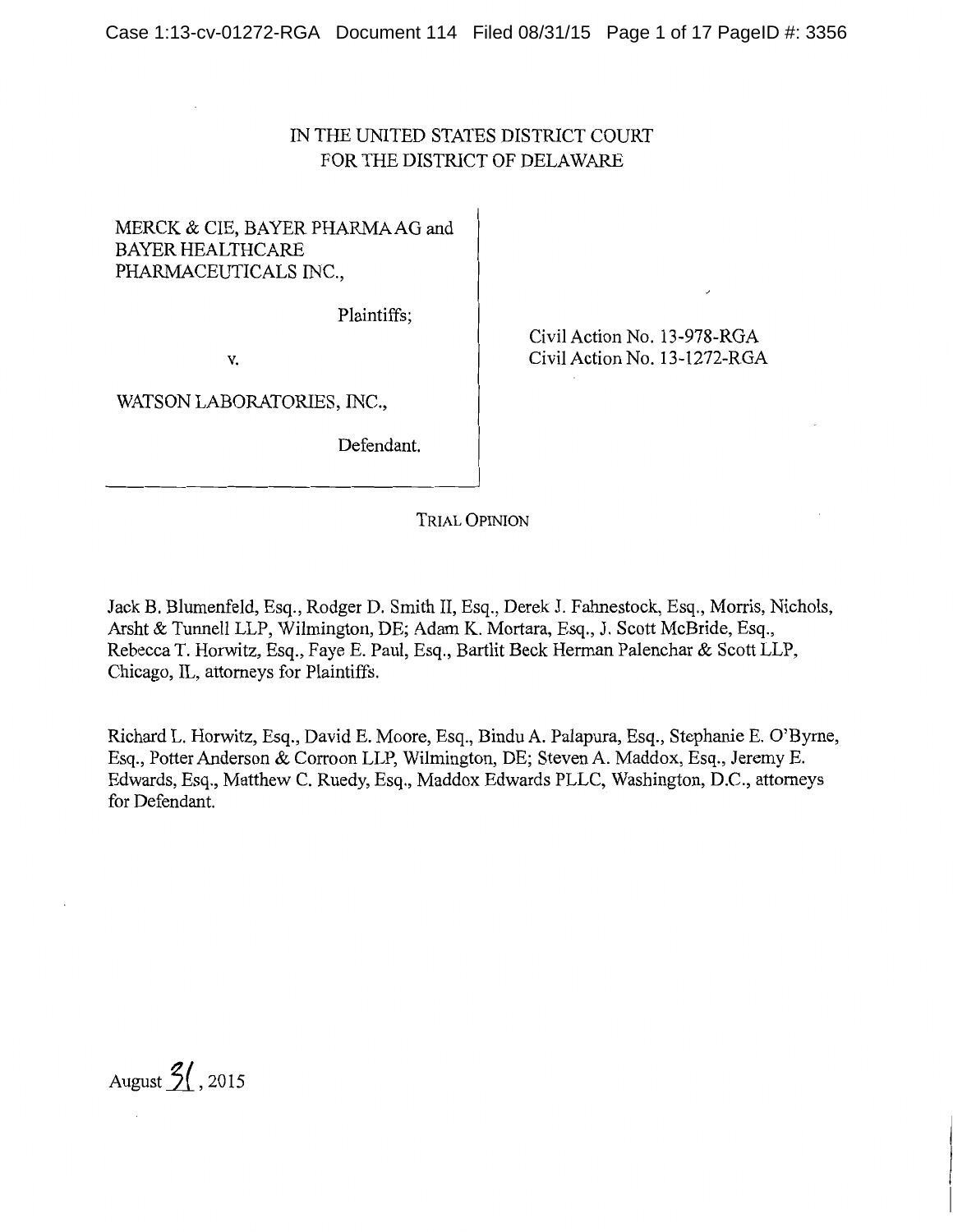Case 1:13-cv-01272-RGA Document 114 Filed 08/31/15 Page 2 of 17 PageID #: 3357



Merck & Cie, Bayer Pharma AG, and Bayer HealthCare Pharmaceuticals Inc. (collectively, "Merck" or "Plaintiff') brought this suit against Watson Laboratories, Inc. ("Watson" or "Defendant") alleging infringement of U.S. Patent No. 6,441,168("the'168 patent"). (D.I. 1). Watson filed two Abbreviated New Drug Applications ("ANDAs") seeking approval to engage in the commercial manufacture, importation, use, or sale of generic versions of Safyral® and Beyaz®. This action centers on one ingredient of the proposed drugs: the Type I crystal form of calcium 5-methyl-(6S)-tetrahydrofolate ("MTHF"). (Tr. 2025:8-10).<sup>1</sup>

Claim 4 of the patent recites: "A crystalline calcium salt of 5-methyl-(6S)-tetrahydrofolic acid with 2 theta values of 6.5, 13.3, 16.8, and 20.1 (Type I) said crystalline salt having a water of crystallization of at least one equivalent per equivalent of 5-methyltetrahydrofolic acid." ('168 patent, col. 10, II. 57-61). The powder x-ray diffraction diagram in the specification shows peaks at the two theta values described in the claim:



<sup>&</sup>lt;sup>1</sup> Citations to "Tr." refer to the transcript of the bench trial held on May 18, 2015 through May 21, 2015. Page numbers reflect the "PagelD."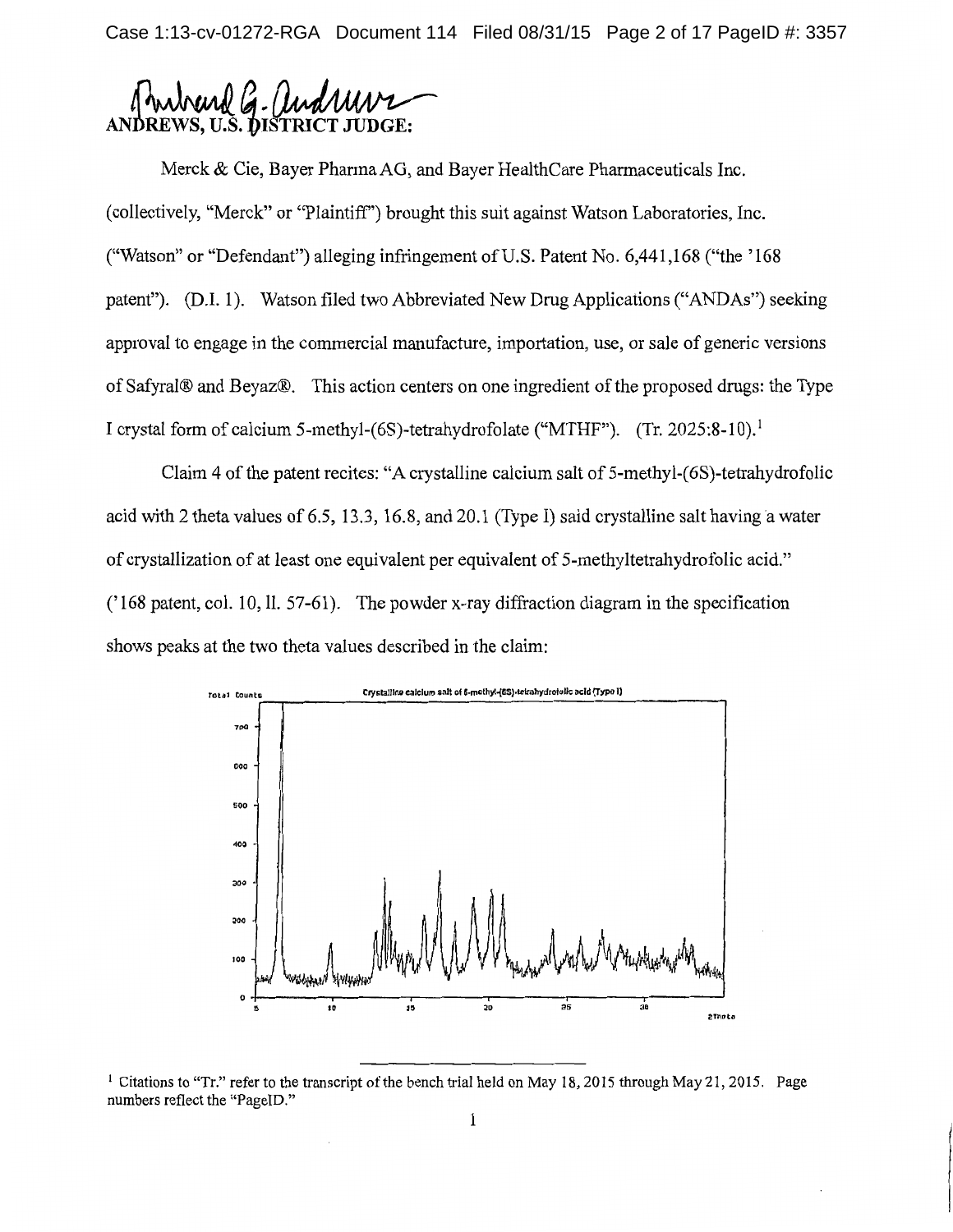The specification also states that the solubility of the Type I crystal is 1.1%, which meets the United States Pharmacopeia ("USP") definition of "sparingly soluble." ('168 patent, col. 4, l. 58; PTXI95 at p. 6). The water content of the Type I crystal is I4.5%. (' I68 patent, col. 5, 1. 67).

The parties stipulated that, if claim 4 of the '168 patent is valid and enforceable, (1) Defendant's filing of ANDA Nos. 203593 and 203594 would constitute an act of infringement and (2) commercial manufacture, use, offer for sale, sale, and/or importation of Defendant's Safyral® ANDA Product and/or Beyaz® ANDA Product would infringe the claim. (D.I. 38). Watson asserts that claim 4 is not valid and enforceable. It contends that the asserted claim is invalid under the on-sale bar of 35 U.S.C. *§* 102(b ), anticipated under 35 U.S.C. *§* 102(a), obvious under 35 U.S.C. *§* 103(a), and invalid under 35 U.S.C. *§* 112 for lack of written description.  $(D.I. 108 at p. 1)$ .

# **I. ON-SALE BAR**

#### **A. Legal Standard**

A patent claim is invalid under the on-sale bar of 35 U.S. C. *§* I 02(b) if "the invention was ... on sale in this country, more than one year prior to the date of the application for patent in the United States." The on-sale bar requires proof of two conditions: (i) the product is "ready for patenting," and (ii) the invention is "the subject of a commercial offer for sale." *Pfaffv. Wells Elecs., Inc.,* 525 U.S. 55, 66-68 (1998); *Medicines Co. v. Hospira, Inc.,* 79I F.3d 1368, 1370 (Fed. Cir. 20I5). "An actual sale is not required for the activity to be an invalidating commercial offer for sale. An attempt to sell is sufficient so long as it is sufficiently definite that another party could make a binding contract by simple acceptance." *Hamilton Beach Brands, Inc. v. Sunbeam Products, Inc.,* 726 F.3d 1370, I374-75 (Fed. Cir. 2013) (internal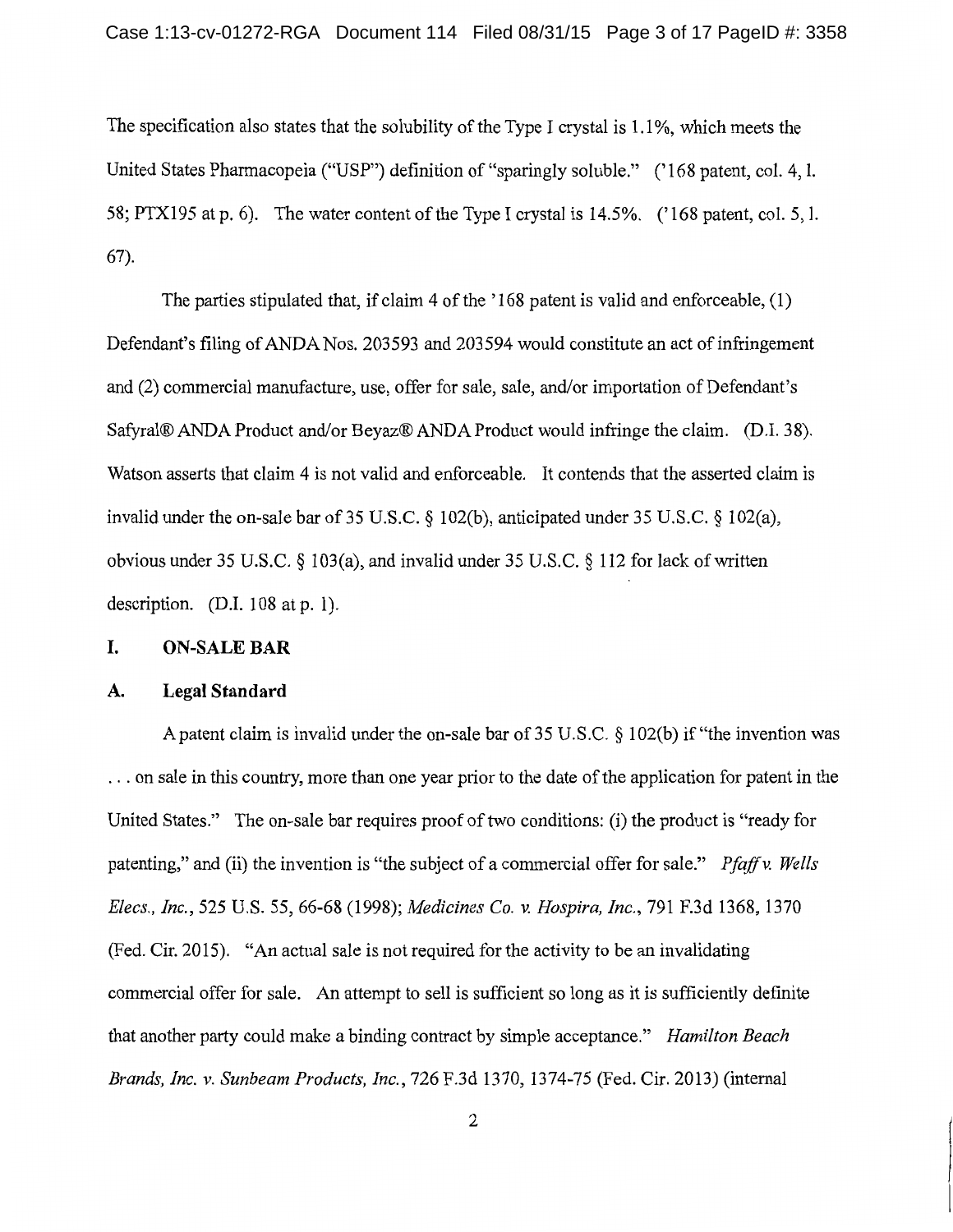citations omitted). "[T]he question of whether an invention is the subject of a commercial offer for sale is a matter of Federal Circuit law, to be analyzed under the law of contracts as generally understood." *Grp. One, Ltd v. Hallmark Cards, Inc.,* 254 F.3d 1041, 1047 (Fed. Cir. 2001).

## **B. Findings of Fact**

- 1. The application for the '168 patent was filed on April 17, 2000.
- 2. The '168 patent issued on August 27, 2002.
- 3. The '168 patent was ready for patenting by September 1998.
- 4. In 1997, Merck and Weider Nutrition International ("Weider") were exploring a strategic partnership to introduce dietary supplements with Merck ingredients into the United States.
- 5. On February 25, 1998, Merck and Weider entered into a Confidentiality and Noncompetition Agreement ("CDA"). Section 5 .2 of the CDA provided, "Unless and until such definitive agreement regarding a transaction between Weider and Merck has been signed by both parties, neither party will be under any legal obligation of any kind with respect to such a transaction."
- 6. In August 1998, Weider notified Merck that it was no longer interested in an exclusive strategic partnership.
- 7. In August 1998, Weider inquired about a stand-alone purchase of two kilograms of MTHF.
- 8. Weider and Merck exchanged communications about the purchase throughout the fall of 1998.
- 9. On September 9, 1998, Roland Martin of Merck sent a fax to Weider with terms for the purchase, including price, quantity, delivery, and payment.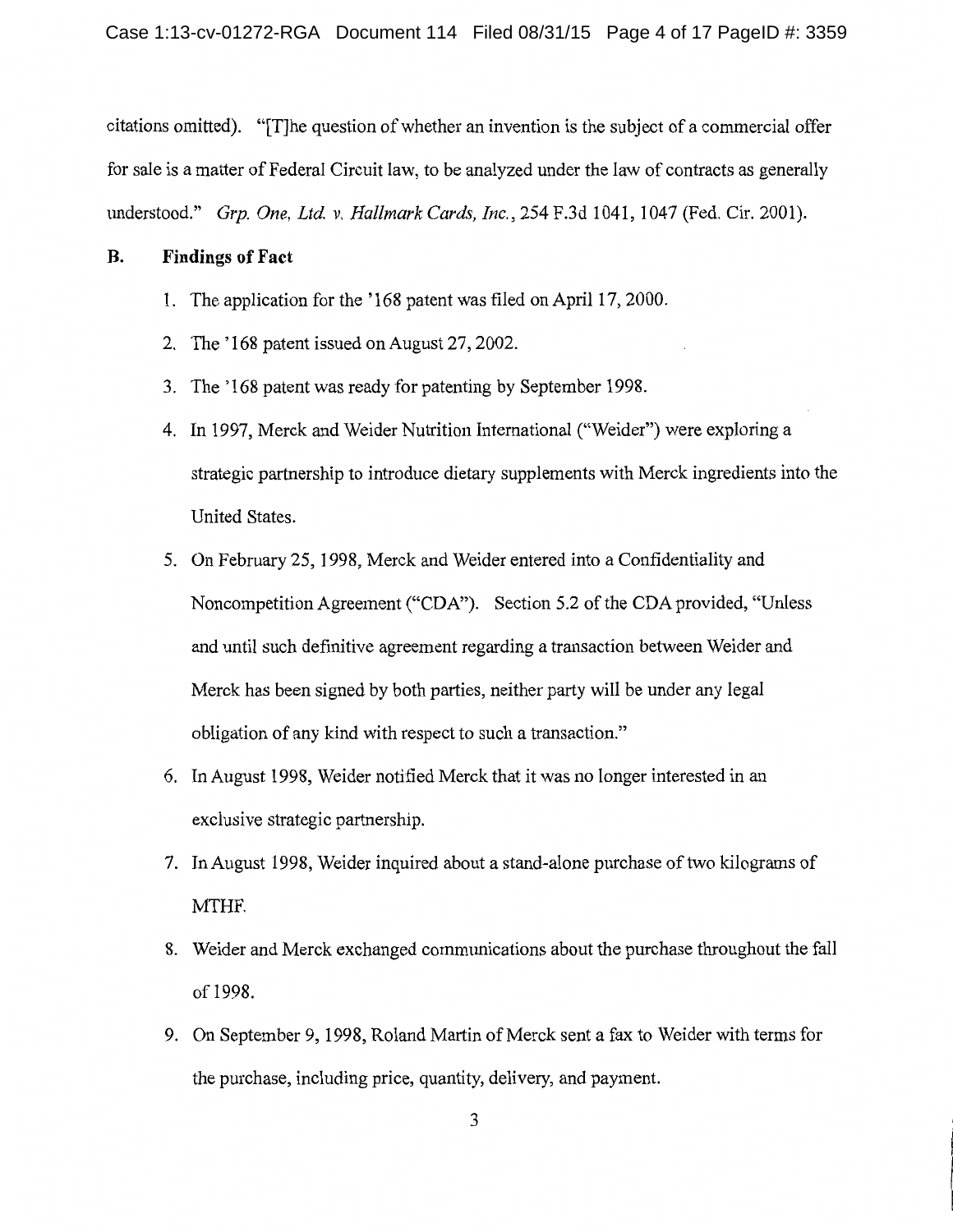10. On September 16, 1998, Weider responded, confirming the delivery address and indicating that it would send a purchase order after receiving additional information required to add Merck as a supplier.

11. Weider did not receive the MTHF, and cancelled the purchase on January 9, 1999.

### **C. Conclusions of Law**

In order to show that an invention was ready for patenting, there must be proof of a reduction to practice before the critical date or proof that the inventor prepared enabling drawings or descriptions of the invention. *Pfaff,* 525 U.S. at 67-68. Merck wrote to Weider on September 25, 1998 and stated that the MTHF to be delivered would be from Lot ESF-118. (DTX 27 at p. 2). Merck stipulated that (1) Lot ESF-118 is within the scope of claim 4 of the '168 patent, (2) the x-ray diffraction pattern of Lot ESF-118 is disclosed in Figure 1 of the patent, and (3) the x-ray diffraction pattern of Lot ESF-118 was obtained by Merck at least as of August 25, 1998. (D.1. 73 at 2). The MTHF was therefore ready for patenting by September 1998.

Watson argues that the September 9, 1998 and September 16, 1998 communications constitute a commercial sale. (Tr. 2800; D.I. 108 at p. 8). Watson contends that the September 9, 1998 fax contained all the material terms necessary for an offer to be sufficiently definite: a description of the product, quantity, price, delivery information, and payment terms. (D.I. 108 at p. 11 ). Watson argues that Weider understood at the time that a sale had occurred. *(Id* at p. 11 ). It notes that Dr. Bucci of Weider testified that he was expecting Merck to deliver the MTHF. (Tr. 2240 at 3-7). Even if a sale did not occur for the purposes of the on-sale bar, Watson maintains that the September 9, 1998 fax constituted a commercial offer for sale. (D.I. 108 at p. 7).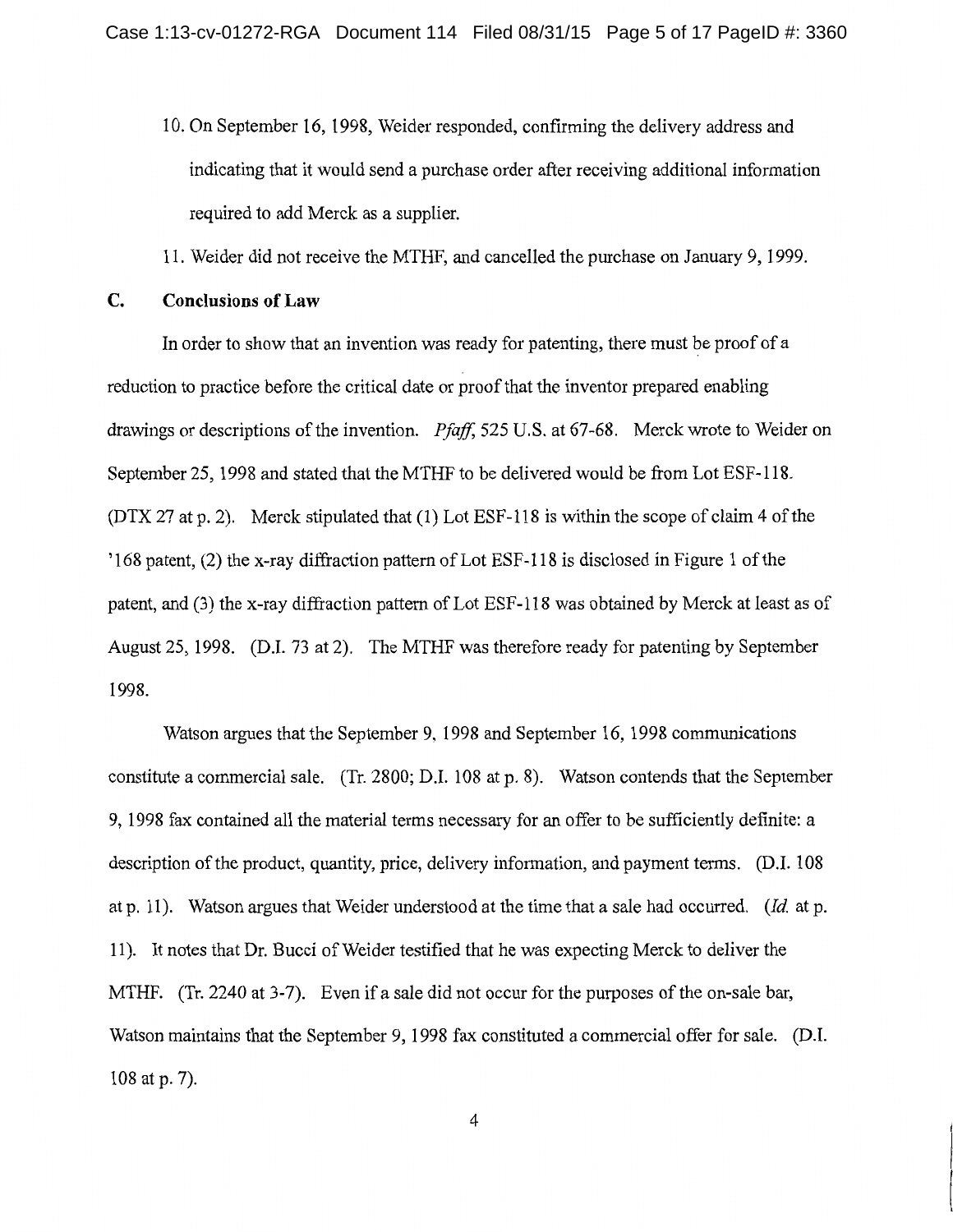Watson also argues that § 5.2 of the CDA did not operate to prevent a commercial sale. *(Id. at p. 12).* Watson maintains that a "transaction" for the purposes of the agreement does not include a stand-alone purchase, but rather refers to the larger joint venture the companies were exploring. *(Id.* at p. 14). In addition, Watson argues that the September correspondence was a "definitive agreement." *(Id).* Watson further argues that, even if the CDA did apply to the stand-alone purchase, Merck waived *§* 5 .2 by inviting Weider to follow a process for sale that did not comply with  $\S$  5.2. *(Id.)*.

Finally, Watson argues that there were no remaining terms or conditions that needed to be determined before a sale could occur. *(Id. at p. 17).* Watson argues that Dr. Bucci expected delivery and Merck promised to "arrange everything" for "immediate delivery," both of which contradict Merck's contention that there were outstanding conditions. *(Id.* at pp. 17-18; DTX 133).

Merck maintains that, in light of  $\S$  5.2 of the CDA, there was no commercial sale or offer for sale. (D.1. 111 at p. 4). The CDA provides that a transaction is not legally binding until there is a definitive agreement signed by both parties. *(Id).* Merck argues that there was no such signed agreement, and thus there cannot be a legally binding sale. *(Id.).* Merck notes that both Dr. Buchholz of Merck and Dr. Bucci of Weider testified that there was no obligation to deliver a product absent a formal written agreement. *(Id.* at p. 5). Dr. Buchholz testified, "The conversations and discussions we had did not create any obligation to Weider or from Weider to us unless we afterwards, after we had the discussion, signed a formal agreement and contract." (Tr. 2749:8-12). Dr. Bucci testified that it was his "understanding that until [they] had a signed agreement, it was all discussions." *(Id* at 2227:6-8).

5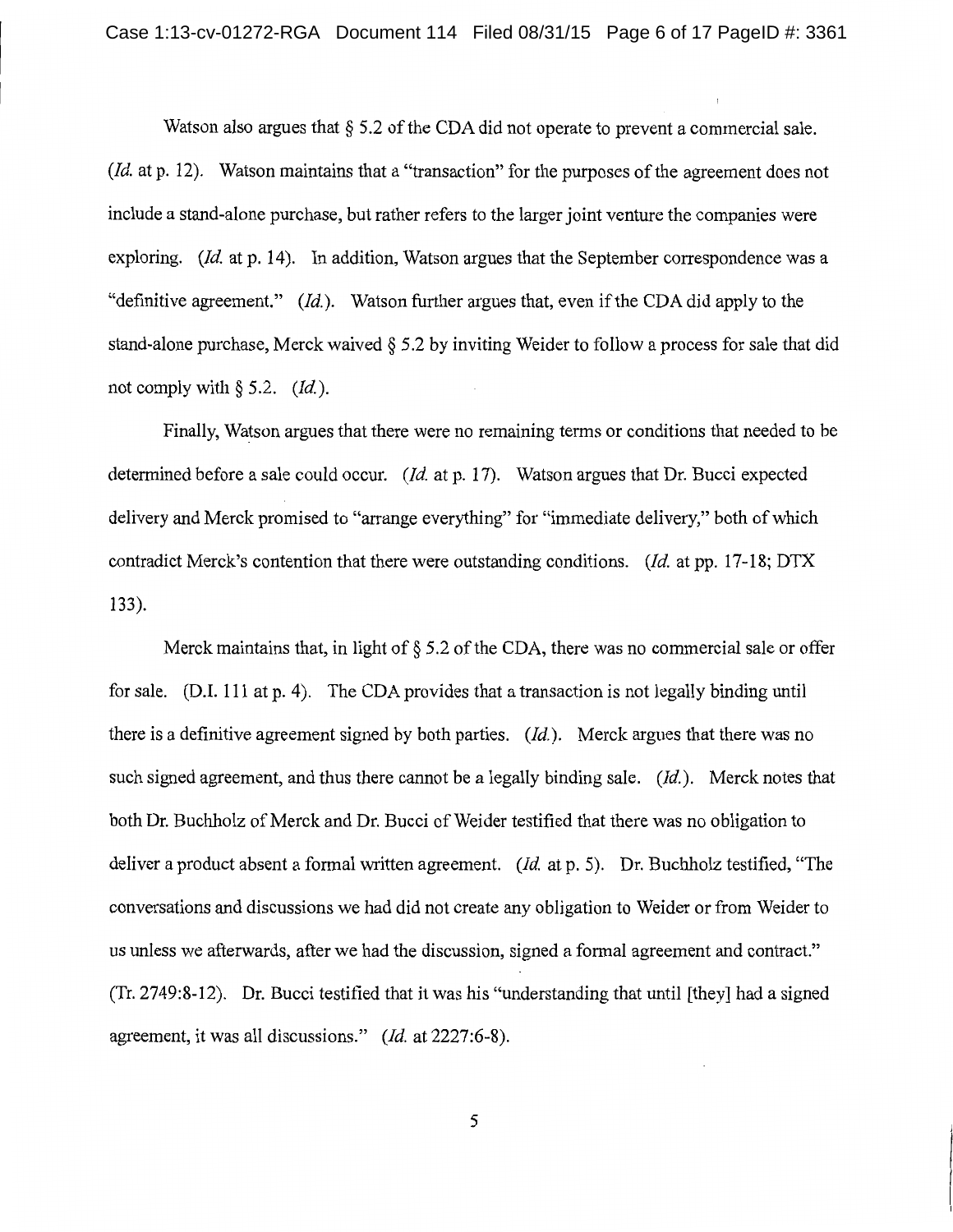Merck argues that a "transaction" for the purposes of the CDA includes a stand-alone purchase, and is not limited to a long-term strategic partnership. (D.I. 111 at p. 13). Merck notes that in the September 1998 correspondence, the order was referred to as a "transaction." *(Id).* Merck also argues that no document in the fall 1998 correspondence is signed by both parties. *(Id. at p. 14).* With respect to waiver, Merck contends that Watson's argument is circular because it would mean that the circumstances  $\S 5.2$  is designed to protect against would operate to waive it. *(Id.* at p. 15).

Merck further argues that a sale was not possible in the fall of 1998 because there were outstanding issues that needed to be resolved before a sale could occur. (D.I. 111 at p. 7). Merck contends that there could be no sale until toxicology tests were performed, intellectual property and regulatory matters were resolved, and liability apportionment was determined. *(Id.*  at p. 8). Dr. Buchholz testified that it was industry standard to include safety information, liability apportionment, and intellectual property rights in a sale agreement. (Tr. 2750:19-2751:17). Merck argues that industry practice is a relevant consideration to determining whether there has been an offer for sale. (D.I. 111 at p. 8 (citing *Lacks Indus., Inc. v. McKechnie Vehicle Components USA, Inc.,* 322 F.3d 1335, 1348 (Fed. Cir. 2003))).

Merck further argues that contemporaneous documentary evidence confirms that neither Weider nor Merck believed that there was a binding sale or offer at the time. *(Id.).* On January 6, 1999, there was an internal Weider email exchange regarding MTHF. A Weider employee wrote, "we had indicated an interest for 2Kg" of MTHF and asked for clarification on the order status. (PTX094). Preston Zoller forwarded the email to Dr. Bucci and another Weider employee. He noted that "Merck wasn't expecting us to buy any immediately" and "there wouldn't be any dire consequences to cancelling the P.O., (if one exists) until such time as a new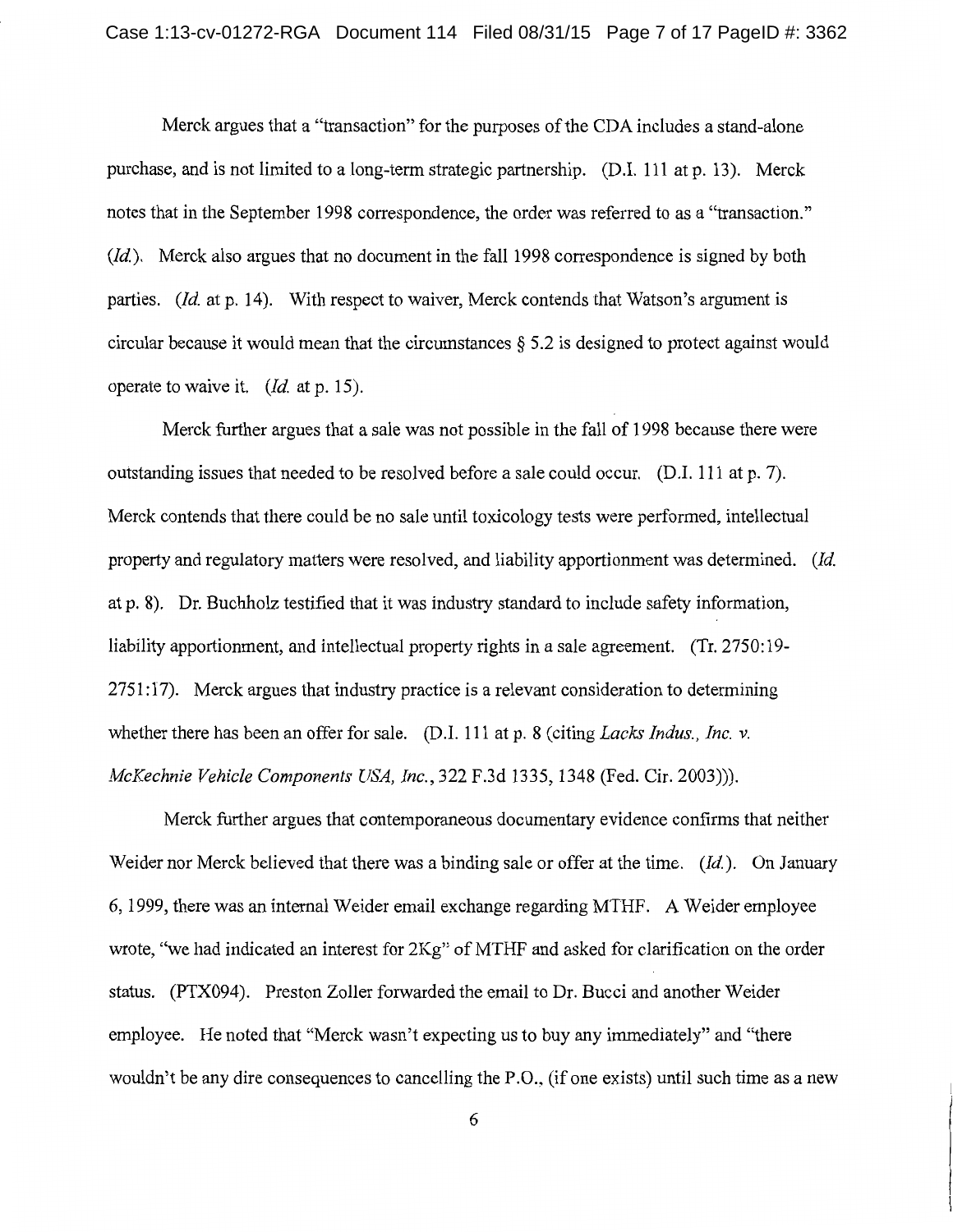5-MTHF product is actually approved for launch." *(Id).* Merck argues that this exchange is consistent with there being no contract in place. (D.I. 111 at p. 9). Merck contends it also shows that Weider believed regulatory approval was required before there could be a launch, which demonstrates that there were outstanding issues to resolve. *(Id).* 

A commercial "offer must be sufficiently definite that another party could make a binding contract by simple acceptance." *Atlanta Attachment Co. v. Leggett* & *Platt, Inc.,* 516 F.3d 1361, 1365 (Fed. Cir. 2008). "A manifestation of willingness to enter into a bargain is not an offer if the person to whom it is addressed knows or has reason to know that the person making it does not intend to conclude a bargain until he has made a further manifestation of assent." RESTATEMENT (SECOND) OF CONTRACTS  $\S$  26 (1981). It is undisputed that the CDA remained in effect at least through January 1999. (Tr. 2817: 10-16). I agree with Merck that the discussions in the fall of 1998 would not constitute a legally binding sale until reduced to writing and signed by both parties. Because a further manifestation of assent was required, the correspondence was also not an offer that could be made binding upon acceptance.

I do not think that Merck waived  $\S$  5.2. As Merck noted, if its conduct were sufficient to waive § 5.2, that section would serve no purpose. The testimony at trial demonstrated that the parties understood that a signed agreement was necessary. In addition, contemporaneous evidence showed that Merck considered the discussions to be an indication of interest.

I also think that industry-standard terms were missing from the communications. It seems to me that determining liability apportionment for a potentially dangerous new drug would be very important to a sale. While an offer can sometimes be sufficiently definite with only the terms present in the September communications, which terms are necessary should be considered in light of the product. I do not think that the communications were sufficiently definite to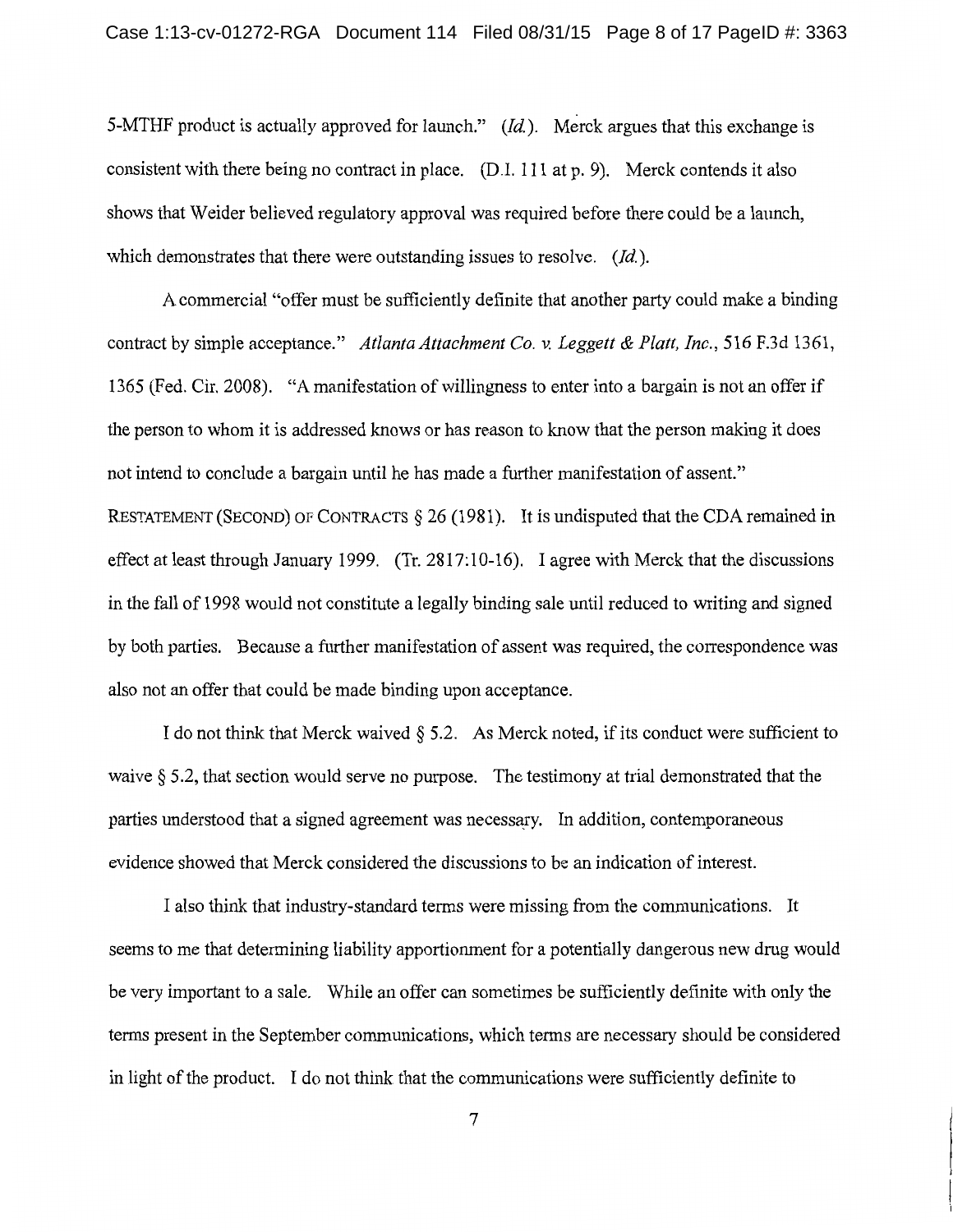constitute an offer given that important safety and liability terms, which Dr. Buchholtz testified were standard in the industry, were missing.

In sum, there was not a commercial offer or sale of MTHF that would invalidate the '168 patent under the on-sale bar.

## **II. ANTICIPATION**

#### **A. Legal Standard**

"To show that a patent claim is invalid as anticipated, the accused infringer must show by clear and convincing evidence that a single prior art reference discloses each and every element of a claimed invention." *Silicon Graphics, Inc. v. AT! Tech., Inc.,* 607 F.3d 784, 796 (Fed. Cir. 2010). "[E]very element of the claimed invention [must be described], either expressly or inherently, such that a person of ordinary skill in the art could practice the invention without undue experimentation." *Callaway Golf Co. v. Acushnet Co.,* 576 F.3d 1331, 1346 (Fed. Cir. 2009). "Inherent anticipation requires that the missing descriptive material is necessarily present, not merely probably or possibly present, in the prior art." *Trintec Indus., Inc. v. Top-USA. Corp.,* 295 F.3d 1292, 1295 (Fed. Cir. 2002). As with infringement, the court construes the claims and compares them against the prior art. *See Enzo Biochem, Inc. v. Applera Corp.,*  599 F.3d 1325, 1332 (Fed. Cir. 2010).

#### **B. Findings of Fact**

- 1. Different crystal structures of the same chemical entity are polymorphs.
- 2. A hydrate is a crystalline solid where water is a part of the structure.
- 3. The Type I crystal is the only currently known pentahydrate polymorph of MTHF.
- 4. Powder x-ray diffraction ("PXRD") is a method of determining whether a substance has a crystalline content.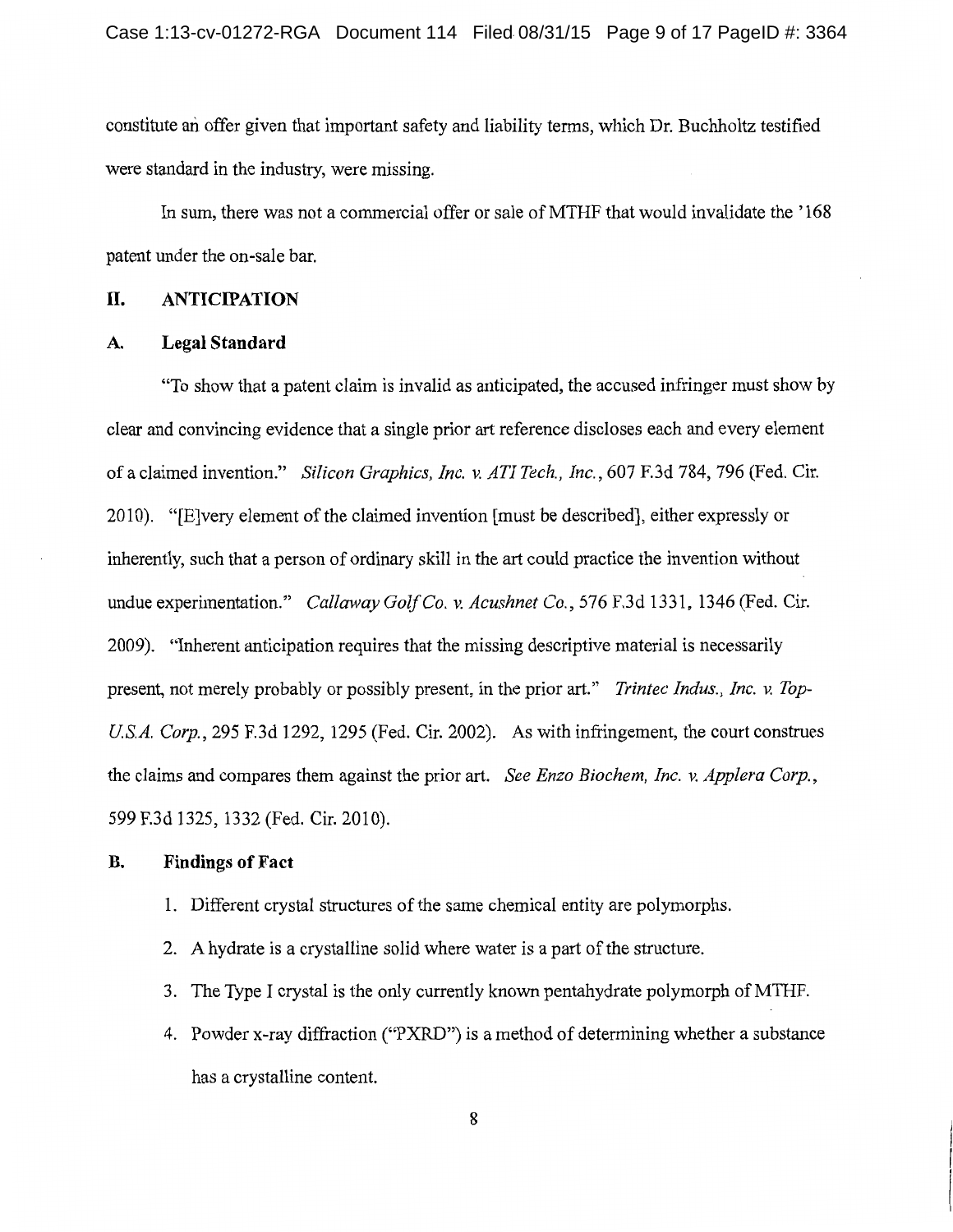- 5. PXRDs of crystalline substances have features, or peaks, at given two theta values.
- 6. PXRDs of amorphous substances show less defined, broader humps.
- 7. Dr. Marsden's and Dr. Rogers's experiments did not follow the procedure in U.S. Patent No. 5,350,850 ("the '850 patent").

### **C. Conclusions of Law**

Watson argues that claim 4 of the '168 patent is anticipated by the '850 patent. (D.I. 108 at p. 18). Watson maintains that Example 3 of the '850 patent details a method of obtaining a crystalline pentahydrate ofMTHF ("the '850 product"). *(Id).* Watson argues that the Patent and Trademark Office examiner found that the '850 product was a pentahydrate of MTHF. (DTX 001 at pp. 216-17). Specifically, the examiner found that the '850 product had a moisture content of 15.27%, which corresponds to a pentahydrate. *(Id).* Watson argues that Type I crystals are the only known crystalline pentahydrate of MTHF. *(Id).* Watson's expert, Dr. Rogers, testified that it was "highly unlikely" that there is an undiscovered polymorph of MTHF. (Tr. 2428:14-18).

Watson further argues that the two theta values recited in claim 4 are inherently present in the '850 product. (D.I. 108 at p. 19). Watson notes that Dr. Rogers received a sample of MTHF from Dr. Marsden (Material 1), confirmed it was amorphous using PXRD, and performed the recrystallization process taught by the '850 patent. *(Id* at p. 25). Dr. Rogers tested the resulting products (Materials 2 and 3) and found that they exhibited all four two theta values recited in claim 4. *(Id).* 

Merck argues that the '850 product is not a Type I crystal. (D.I. 111 at p. 17). Merck maintains that the '850 product is "practically insoluble," whereas the Type I crystal is "sparingly soluble." *(Id.).* "Practically insoluble" and "sparingly soluble" are terms of art understood by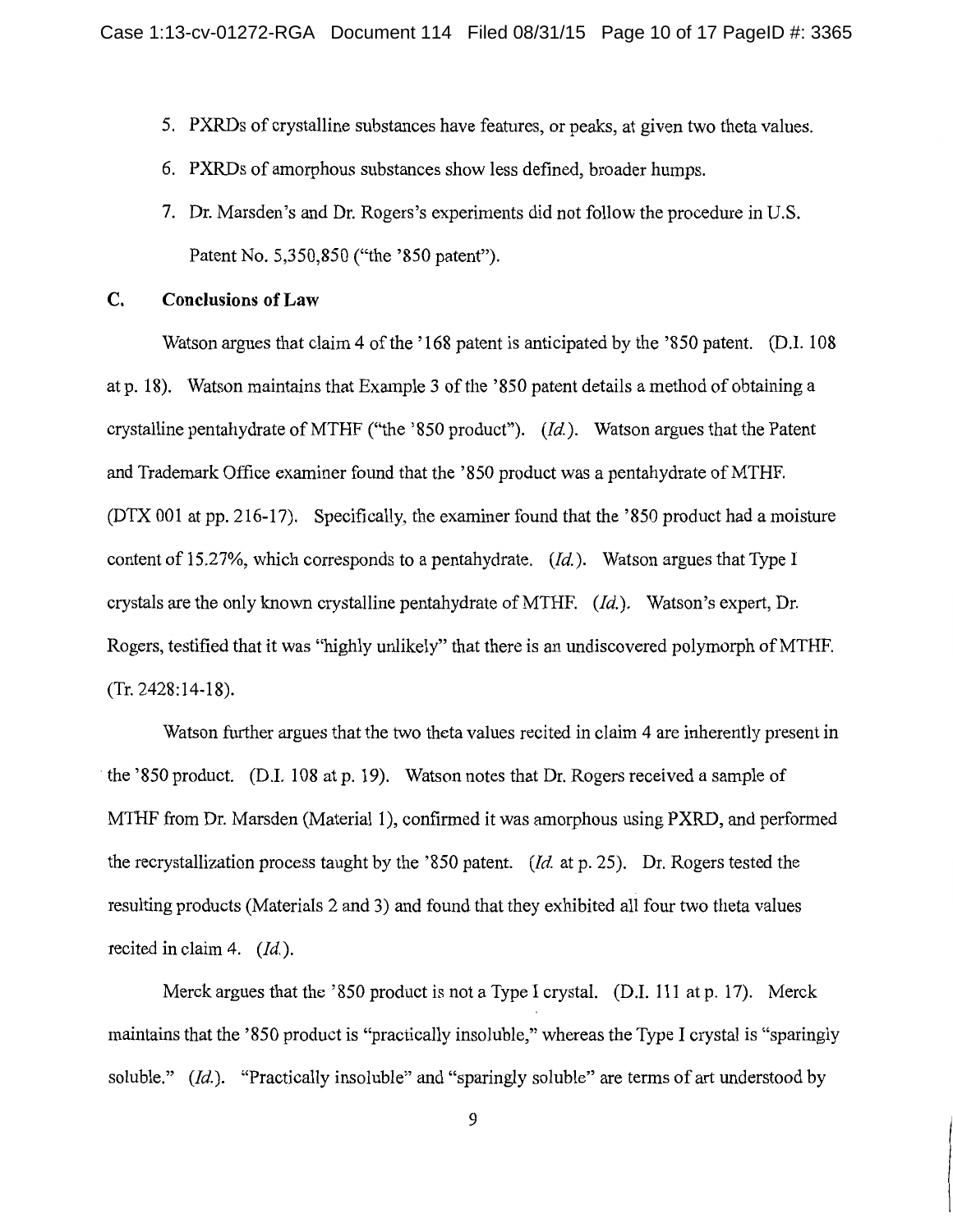persons of ordinary skill. *(Id.* at 20). The USP defines "practically insoluble" as less than 0.001% solubility. (PTX195 at p. 6). The USP defines "sparingly soluble" as approximately 1% solubility. (Id.). Merck argues that the '850 product cannot be the Type I crystal because the Type I crystal is one hundred times more soluble than the '850 product. (D.I. 111 at p. 20).

Merck further argues that it is possible that there are undiscovered polymorphs of MTHF. Watson therefore cannot prove that the '850 product is the claimed invention based solely on the fact that it is a pentahydrate of MTHF. *(Id.* at p. 21). Merck contends that the company Merck hired to look for new MTHF polymorphs noted that further testing "may reveal other unknown modifications with varying water contents." *(Id.* at p. 22 (quoting DTX302 at 25)). It notes that new polymorphs are often discovered years after a substance has been in use.  $(Id.)$ .

In addition, Merck maintains that Watson cannot show that following the '850 procedure results in a product with the two theta values recited in claim 4 because Watson's experts did not follow the '850 process. *(Id.* at p. 23). Dr. Marsden prepared Material 1 using a different process than the '850 process. Dr. Rogers therefore recrystallized a different material than that produced by the '850 process. Merck argues that a prior art process can only inherently anticipate if the claimed invention inevitably occurs when the prior art procedure is "faithfully followed." *(Id.* at p. 24 (quoting *Valeant Int'! (Barbados) SRL v. Watson Pharm., Inc.,* 2011 WL 6792653, at \*5 (S.D. Fla. Nov. 8, 2011), *aff'd sub nom. Valeant Int'! Bermuda v. Actavis, Inc.,*  534 F. App'x 999 (Fed. Cir. 2013))). Because Dr. Rogers and Dr. Marsden did not follow the procedure, Merck argues that Dr. Rogers's experiment is not probative of what the '850 procedure would inevitably produce. (Id.).

Merck further argues that, even if Dr. Rogers's experiment were relevant, its results would be invalid because Material 1 was seeded with Type I crystals. *(Id.* at p. 26). Seeding is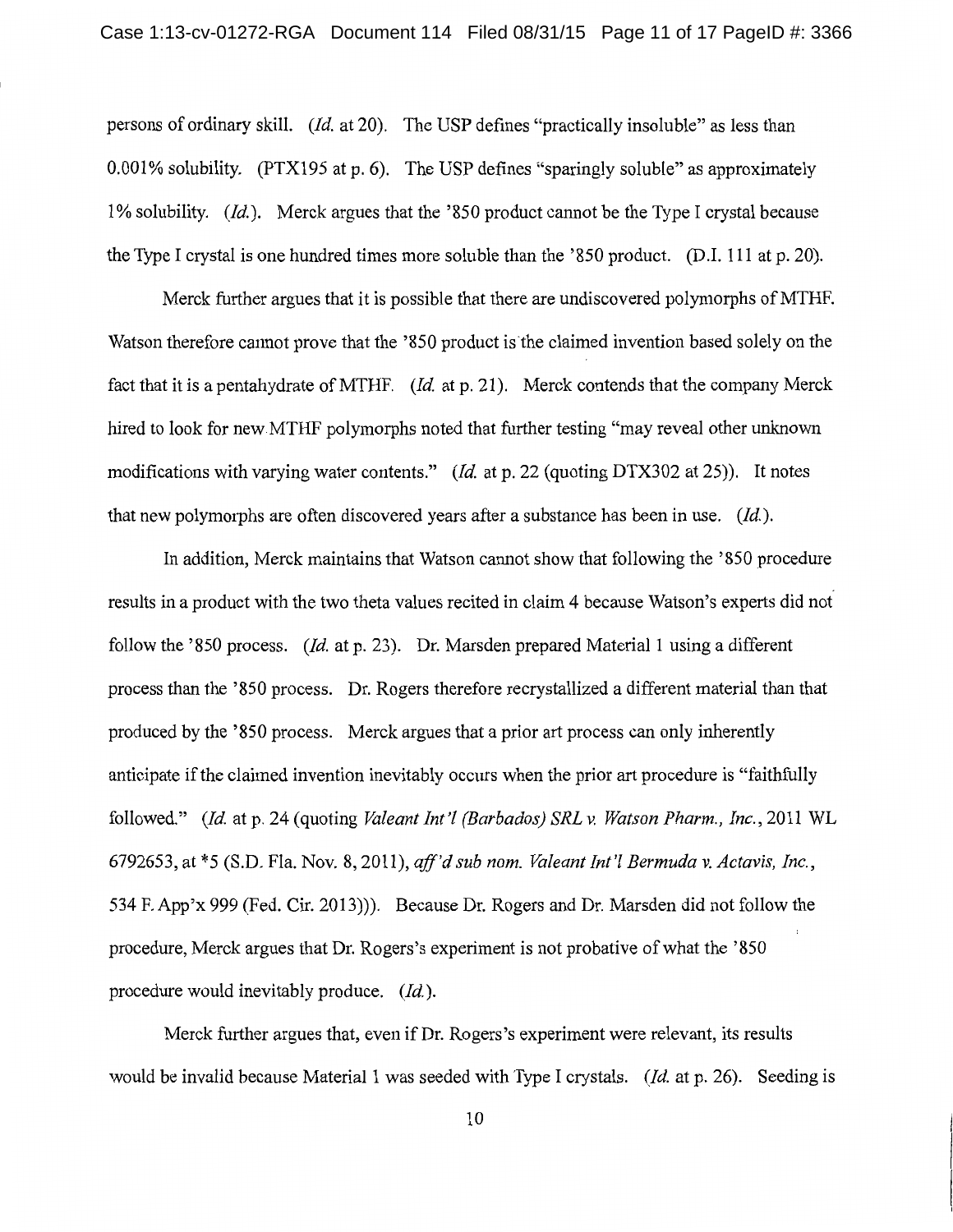adding a small amount of a crystal form to a sample to facilitate the formation of that type of crystal. *(Id).* Merck notes that seeding does not need to be intentional, and can occur through inadvertent contamination. *(Id).* Merck argues that Dr. Myerson's PXRD testing found that Material I was seeded with Type I crystals. *(Id).* Dr. Myerson's PXRD of Material I showed a large, defined peak at6.5. *(Id).* Merck argues that the peak at 6.5 is the characteristic peak ofType I crystals. *(Id).* Dr. Myerson's PXRD (PTX167) is below:



I find that the '850 patent does not anticipate claim 4. The '850 product and the Type I crystal have different solubilities, which is not consistent with them being the same product. In addition, I think Dr. Rogers's experiment fails to show inherent anticipation. As shown above, the PXRD has a distinct feature at 6.5. I think that Dr. Myerson's testimony that the peak demonstrates that Material 1 was seeded with a crystalline substance was credible.<sup>2</sup> Dr.

<sup>&</sup>lt;sup>2</sup> I do not mean to imply that Watson purposefully attempted to manipulate the experiment. Seeding can occur inadvertently.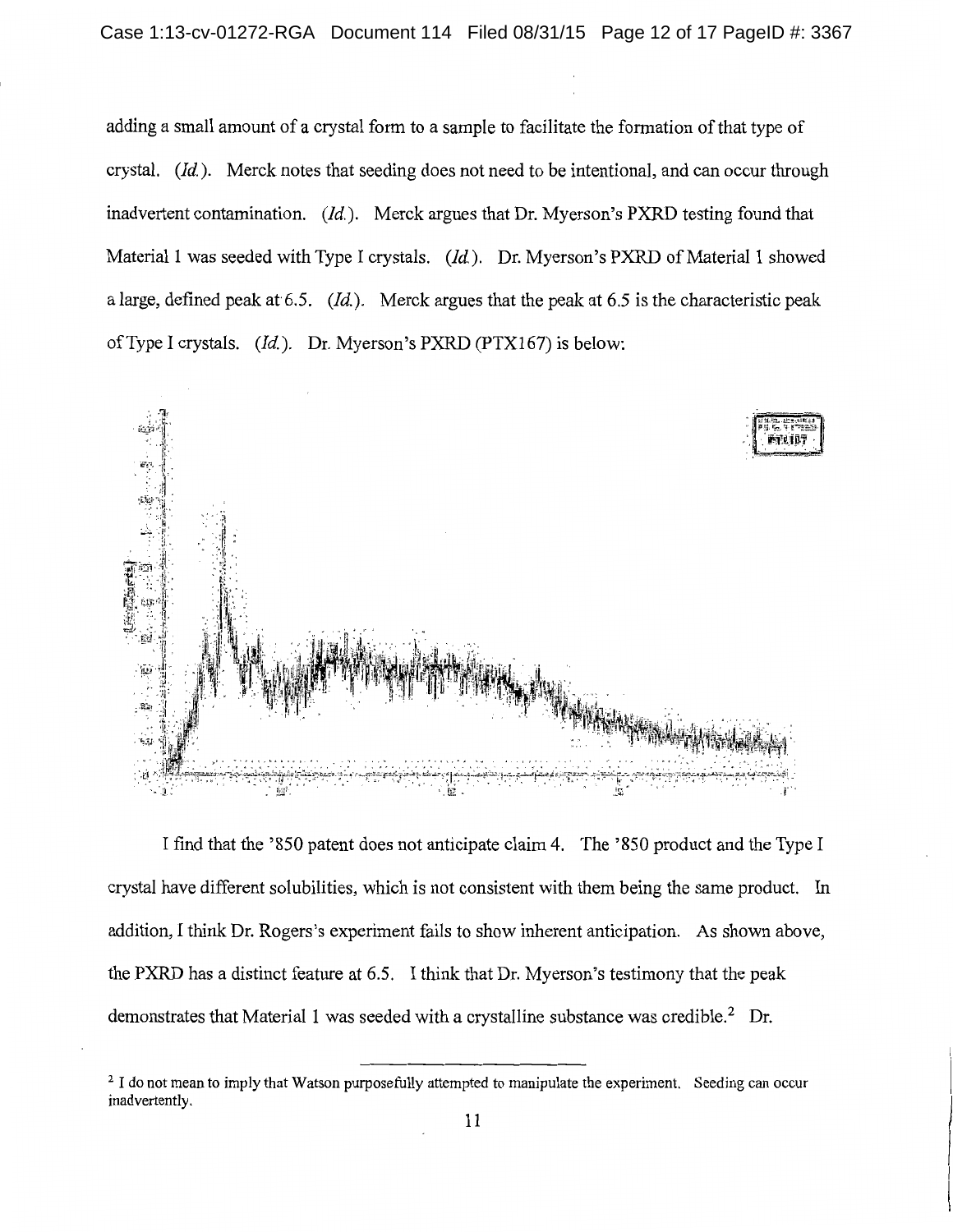Myerson noted that those of skill in the art look for the biggest characteristic peak when searching for a substance in a mixed sample. *(Id* at 1222: 18-22). Dr. Rogers agreed that, when a sample has impurities, not all peaks will be visible. (Tr. 2453 :4-10). Therefore, the fact that only the 6.5 peak is visible does not mean that Type I crystal was not present in Material 1. Dr. Rogers explained the peak by arguing that calcium salts of long molecules often have a peak at a low two theta value. (Tr. 2273:6-8). This argument, however, is unsupported by the evidence.

I also agree with Merck that an experiment that did not follow the '850 procedure is not probative of what would inevitably occur if the '850 procedure were followed. This Court has previously held that experiments that do not follow the prior art procedure alleged to inherently anticipate cannot show inherent anticipation. *In re Armodafinil Patent Litig. Inc. (%2C722 Patent Litig.),* 939 F. Supp. 2d 456, 478-79 (D. Del. Mar. 30, 2013).

## **III. OBVIOUSNESS3**

#### A. **Legal Standard**

A patent claim is invalid as obvious under  $35 \text{ U.S.C.}$  §  $103 \text{ "if the differences between}$ the claimed invention and the prior art are such that the claimed invention as a whole would have been obvious before the effective filing date of the claimed invention to a person having ordinary skill in the art to which the claimed invention pertains." 35 U.S.C. § 103; *see also KSR Int'l Co. v. Teleflex Inc.,* 550 U.S. 398, 406-07 (2007).

"Under§ 103, the scope and content of the prior art are to be determined; differences between the prior art and the claims at issue are to be ascertained; and the level of ordinary skill

<sup>&</sup>lt;sup>3</sup> Though Watson did not technically waive its obviousness and written description arguments, its post-trial briefing suggests that it gives little weight to those defenses. *(See* D.I. 108 (fewer than two pages for each argument), D.I. 105 (no obviousness argument and fewer than two pages on written description)).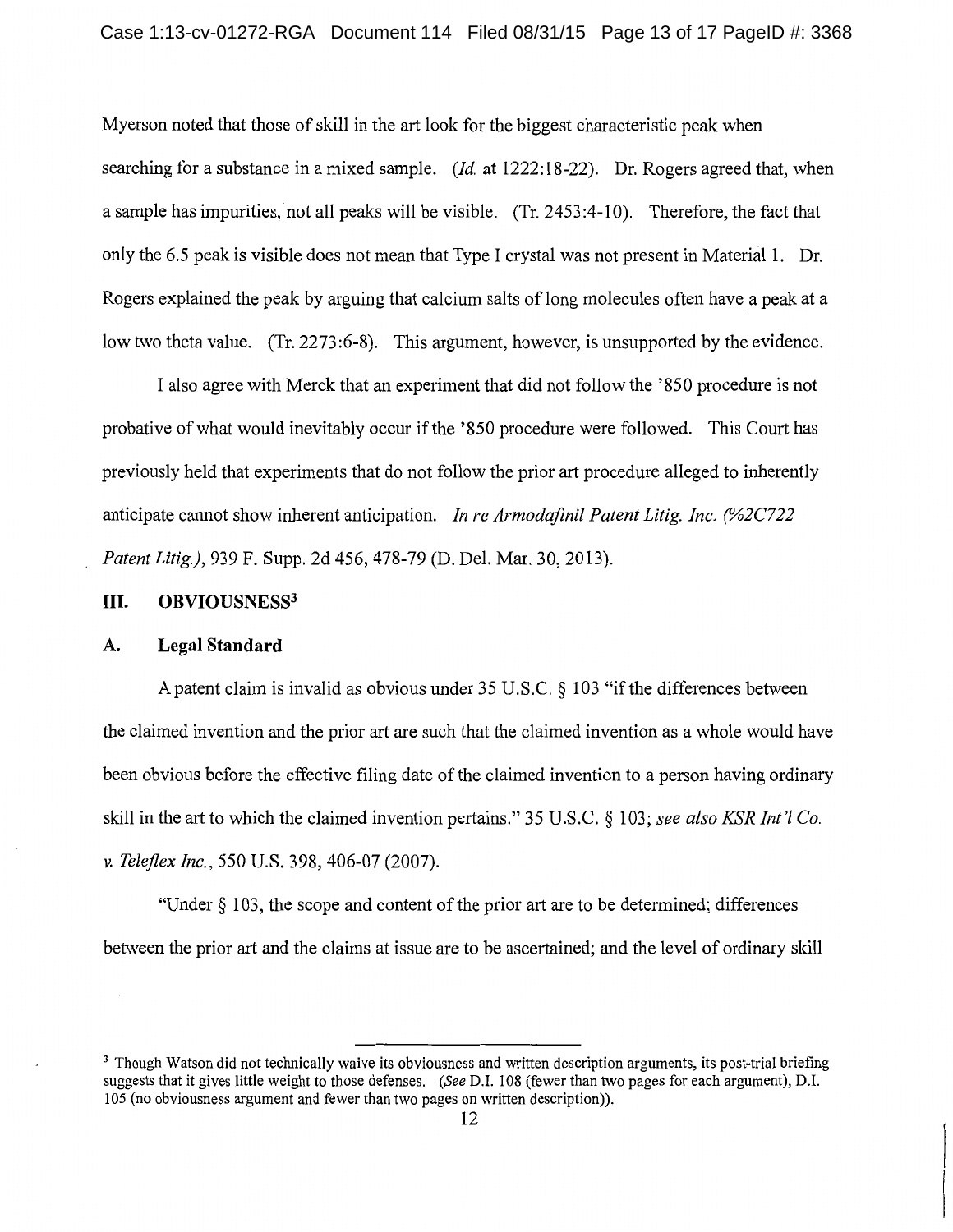in the pertinent art resolved. Against this background, the obviousness or nonobviousness of the subject matter is determined." *KSR,* 550 U.S. at 406 (internal citation omitted).

A court is required to consider secondary considerations, or objective indicia of nonobviousness, before reaching an obviousness determination, as a "check against hindsight bias." *See In re Cyclobenzaprine Hydrochloride Extended–Release Capsule Patent Litig.*, 676 F.3d 1063, 1078-79 (Fed. Cir. 2012). "Such secondary considerations as commercial success, long felt but unsolved needs, failure of others, etc., might be utilized to give light to the circumstances surrounding the origin of the subject matter sought to be patented." *Graham v. John Deere Co. of Kansas City,* 383 U.S. 1, 17-18 (1966).

## **B. Findings of Fact**

- 1. The level of ordinary skill in the art is either ( 1) a person with a bachelor's degree in chemistry, chemical engineering, or a related field and at least three years of experience in the pharmaceutical industry doing crystallization or other tasks involving solid state form or (2) a person with an advanced degree in chemistry, chemical engineering, or a related field.
- 2. Different polymorphs of a substance have different chemical properties.
- 3. Crystalline calcium MTHF was a desired product with known therapeutic benefits.
- 4. There was motivation in the industry to find and characterize new crystalline polymorphs of MTHF.
- 5. Discovering an unknown polymorph is a process of trial and error.
- 6. Dr. Rogers testified that there was no evidence of industry acclaim with respect to the invention.

## **C. Conclusions of Law**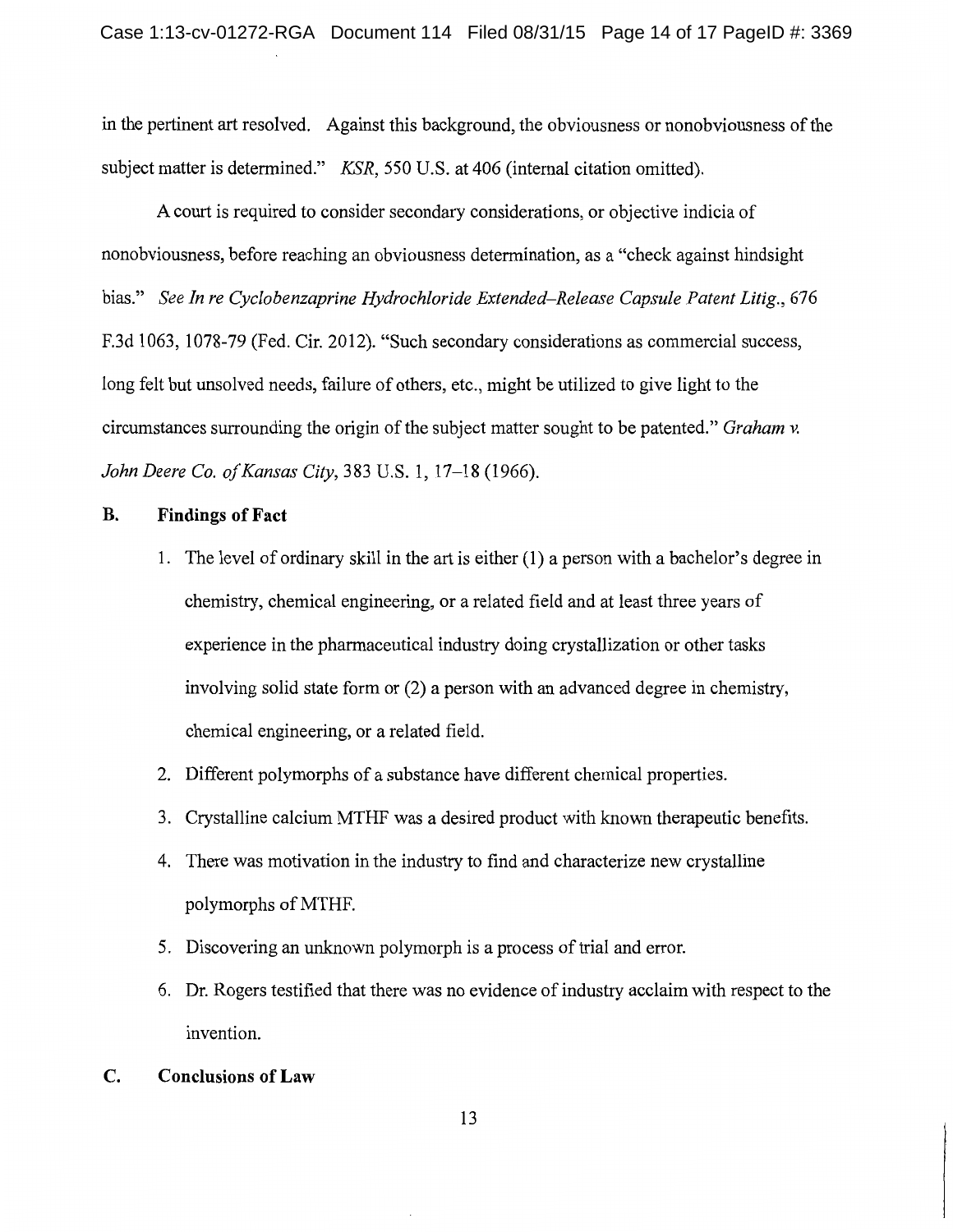Watson argues that claim 4 is obvious in light of the '850 patent alone or in combination with U.S. Patent No. 5,006,655 ("the '655 patent"). (D.I. 108 at p. 28). The '655 patent discloses the pentahydrate calcium MTHF. (Tr. 2834:3-6). Watson argues that a person of skill in the art would have a reasonable expectation of producing Type I crystals by combining the pentahydrate calcium MTHF with the recrystallization process taught in the '850 patent. (D.I. 108 at p. 28). Watson maintains that crystalline MTHF was known and preferred, and there was motivation in the industry to find and characterize crystalline forms. *(Id).* 

Merck argues that there was not a reasonable expectation of success of producing Type I crystals because discovering an unknown polymorph is a process of trial and error. (D.I. 111 at p. 28). Merck maintains that there cannot be a reasonable expectation of success where a process is "complicated, unpredictable, and largely conducted through trial and error." *(Id*  (quoting *Pfizer Inc. v. Teva Pharm. USA, Inc.,* 555 F. App'x 961, 971 (Fed. Cir. 2014))). Both Dr. Rogers and Dr. Myerson testified that finding an unknown polymorph is an unpredictable process of trial and error. (Tr. 2478:18-21, 2629:17-2630:7).

There was no post-trial briefing with respect to secondary considerations, and minimal testimony. I find that no secondary considerations have been proven.

Watson has not demonstrated that a person of skill in the art would have a reasonable expectation of success of producing Type I crystals in light of the prior art. For the reasons discussed above, the '850 patent does not anticipate claim 4. Adding the pentahydrate calcium· MTHF disclosed in the '655 patent does not render the claim obvious. Both sides' experts agree that finding an unknown polymorph requires experimentation. While there may have been a motivation to discover new crystalline polymorphs of MTHF, doing so would have required a

14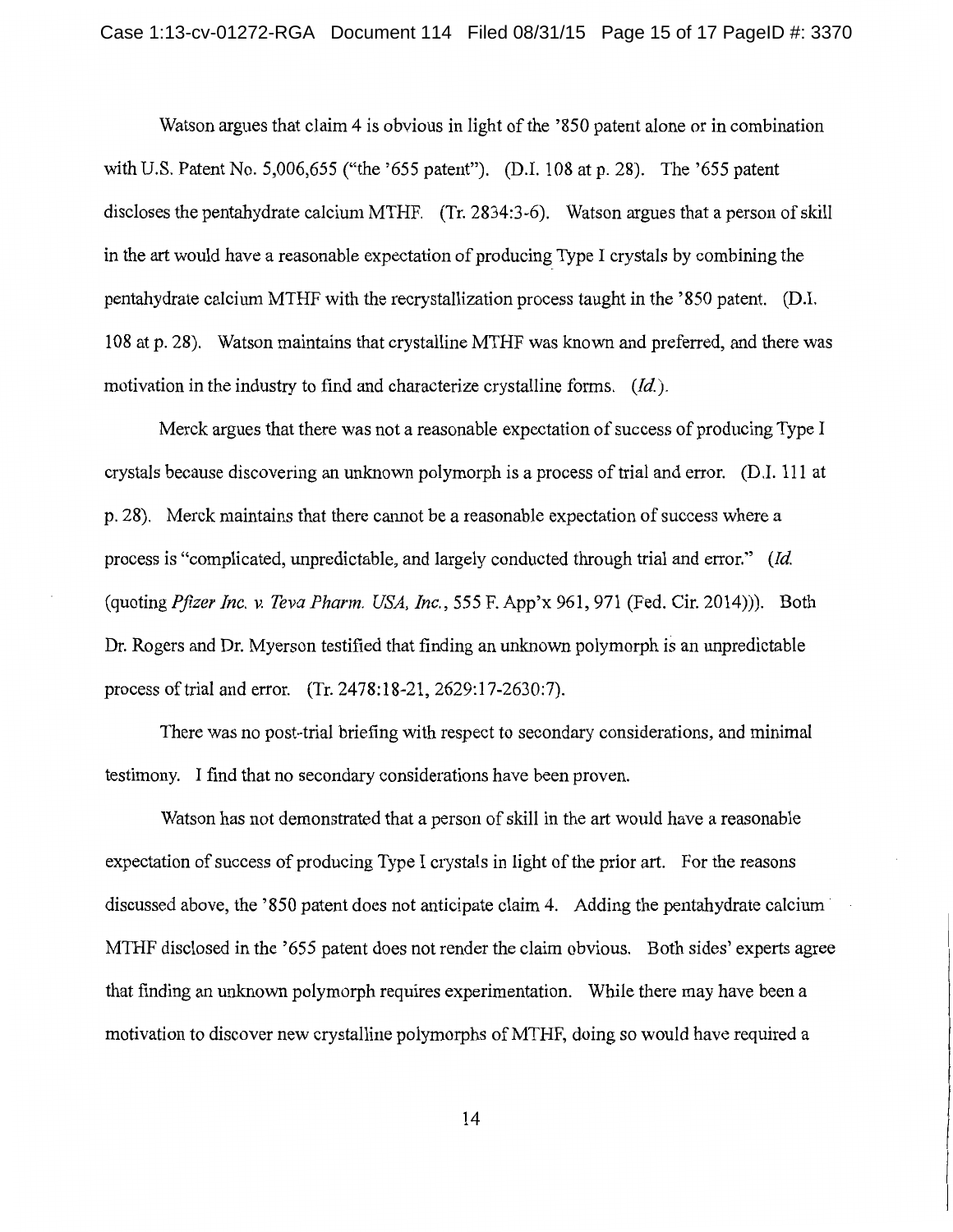process of trial and error. There was therefore no reasonable expectation of success of finding Type I crystals.

### Iv. **WRITTEN DESCRIPTION**

#### **A. Legal Standard**

The written description "must clearly allow persons of ordinary skill in the art to recognize that [the inventor] invented what is claimed." *Ariad Pharm., Inc. v. Eli Lilly* & *Co.,*  598 F.3d 1336, 1351 (Fed.Cir.2010) (en bane). The test is whether the disclosure "conveys to those skilled in the art that the inventor had possession of the claimed subject matter as of the filing date." *Id.* This requires an "objective inquiry into the four comers of the specification from the perspective of a person of ordinary skill in the art." *Id.* 

## **B. Findings of Fact**

1. The level of ordinary skill in the art is either (1) a person with a bachelor's degree in chemistry, chemical engineering, or a related field and at least three years of experience in the pharmaceutical industry doing crystallization or other tasks involving solid state form or (2) a person with an advanced degree in chemistry, chemical engineering, or a related field.

### **C. Conclusions of Law**

Watson argues that claim 4 lacks written description because the specification does not disclose any information from which a person of skill could conclude that the inventors possessed an MTHF polymorph with one water of crystallization, *i.e.,* a monohydrate. (D.I. 108 at pp. 29-30). Claim 4 calls for MTHF with "at least one" water of crystallization. (' 168 patent, col. 10, l. 60). Dr. Rogers testified that the specification does not show that the inventors possessed MTHF with one water of crystallization. (Tr. 2370:3-9).